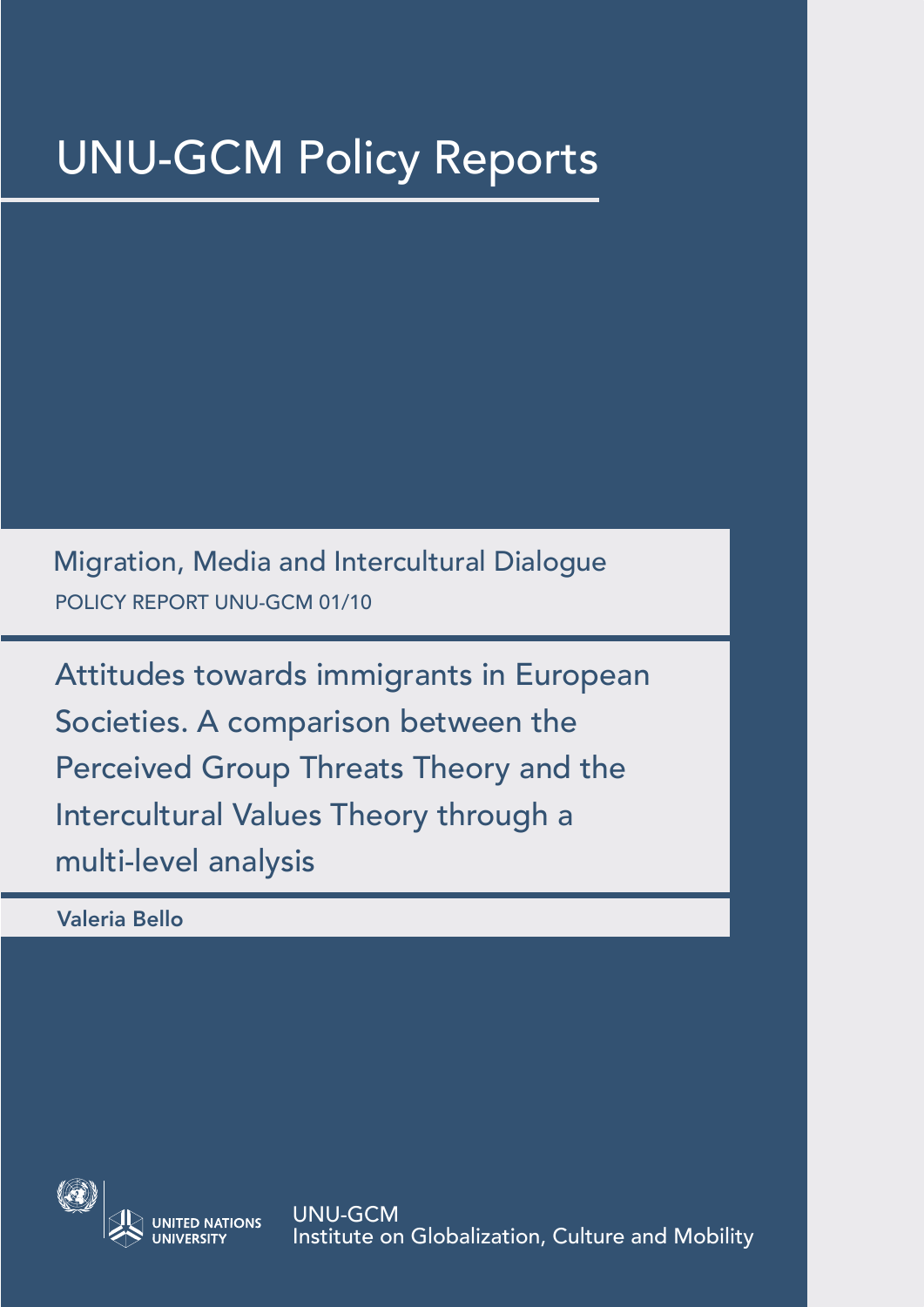This is a report of the United Nations University Institute on Globalization, Culture and Mobility. It forms part of the series, *Migration, Media and Intercultural Dialogue*. It should be cited as:

Bello, Valeria. *Attitudes towards immigrants in European Societies. A comparison between the Perceived Group Threats Theory and the Intercultural Values Theory through a multi-level analysis*. Policy Report No. 01/10. Barcelona: United Nations University Institute on Globalization, Culture and Mobility (UNU-GCM), 2013.

The United Nations University (UNU) is the academic arm of the United Nations (UN). It bridges the academic world and the UN system. Its goal is to develop sustainable solutions for current and future problems of humankind in all aspects of life. Through a problem-oriented and interdisciplinary approach it aims at applied research and education on a global scale. UNU was founded in 1973 and is an autonomous organ of the UN General Assembly. The University comprises a headquarters in Tokyo, Japan, and more than a dozen Institutes and Programmes worldwide.

The UNU Institute on Globalization, Culture and Mobility (GCM) focuses on globalization, culture and mobility through the lens of migration and media. It engages in rigorous research in these areas, sharing knowledge and good practice with a broad range of groups, collectives and actors within and beyond the academy. Its commitments are at local and global levels, whereby it seeks to bridge gaps in discourses and practices, so as to work towards the goals of the United Nations with regard to development, global partnership, sustainability and justice.

This research programme focuses on a range of issues, theoretical and practical, related to cultural diversity and difference. Migration and media are twin facets of globalization, the one demographic, with crucial spatio-temporal consequences, and the other cultural and technological. While migration often poses the question of cultural difference, diverse forms of media play a key role in enabling representation, thus forging modes of communication. Through a focus on the role of media, this research programme explores the extent to which the latter bridges cultural differences in contexts of migration and facilitates intercultural dialogue. Of interest too are the ways in which media can mobilize societies and cultures. Also relevant is the role of media in triggering migration, as well as in connecting migrants to their homelands.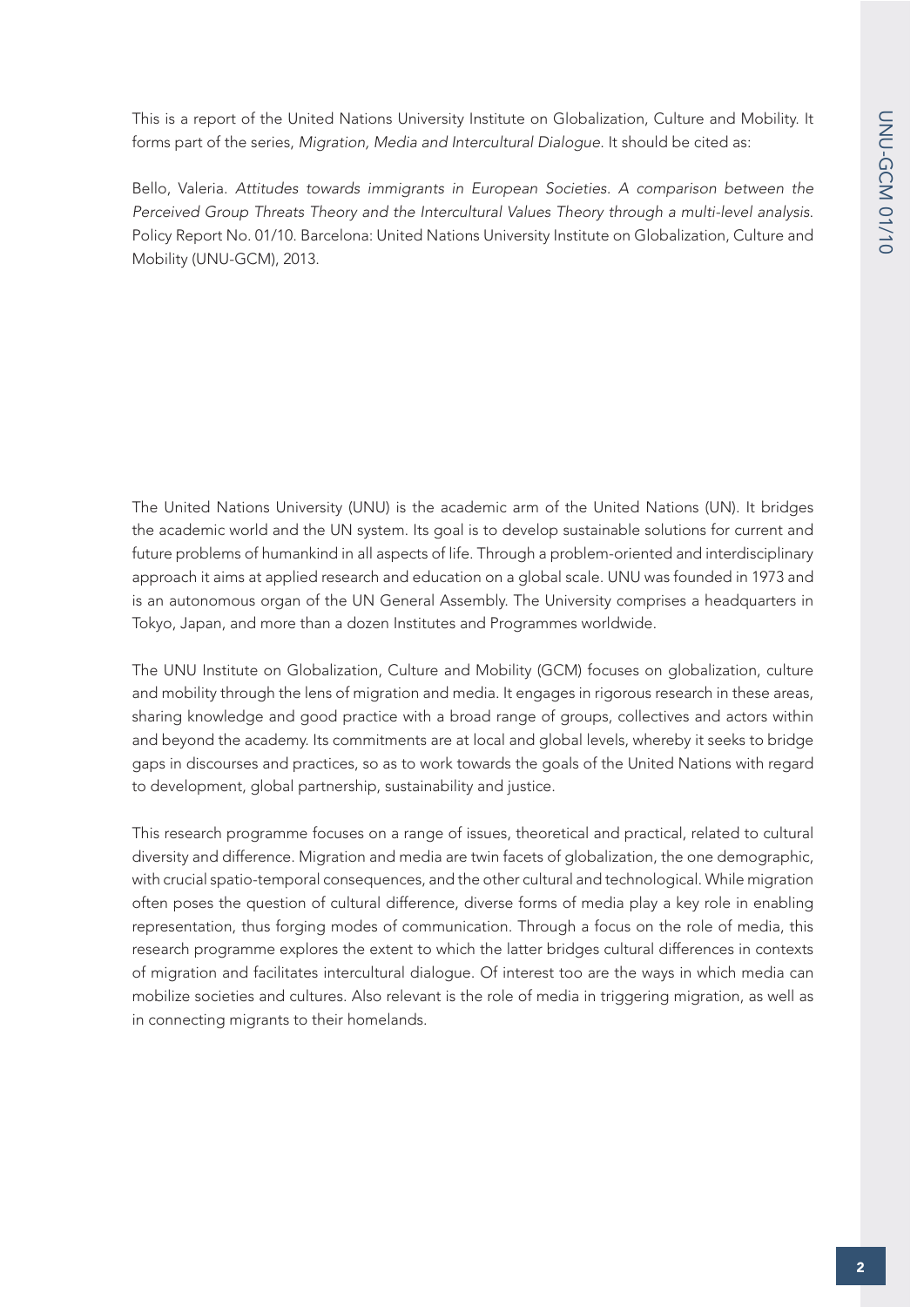# Attitudes towards immigrants in European Societies. A comparison between the Perceived Group Threats Theory and the Intercultural Values Theory through a multi-level analysis

| <b>Summary</b>                                            |    |
|-----------------------------------------------------------|----|
| <b>Aims and objectives</b>                                | 3  |
| <b>Previous studies</b>                                   | 4  |
| Individual-level theories of attitudes towards immigrants | 4  |
| Context-level theories of attitudes towards immigrants    | 5  |
| <b>Results</b>                                            | 6  |
| <b>Conclusions and recommendations</b>                    | 11 |
| <b>References</b>                                         | 11 |

#### **Summary**

The emergence of prejudice and attitudes towards immigrants more generally is not only a domestic issue but is now entering the field of international relations. The way immigrants are received, integrated into and regarded in host countries and societies has also become an object of discussion within the UN Security Council. UN Member States recognize complications in these questions as root causes of terrorism and other problems arising in the field of international security. This report investigates attitudes towards immigrants by comparing the Perceived Group Threats Theory with the Intercultural Values Theory. It will first introduce the theories developed in the scientific debate and then summarize the findings of a multilevel analysis carried out on the data pertaining to the European countries most affected by the economic crisis.

#### Aims and Objectives

The aim of this work is to understand if intercultural values act as intervening variables and, as such, if they are able to modify the effects economic factors exert on prejudice. Both theories of economic factors (such as the Theory of Group Conflict or that of the Perceived Group Threats) and theories of intercultural values have been employed in sociological literature to explain individuals' dispositions towards outsiders and both have proved correct. The main objective is to identify whether the kinds of values instilled within societies play a stronger role compared to other variables, and particularly compared to economic factors. Following the findings, this report formulates policy recommendations in order to smooth relations between parties involved in Intercultural Dialogue currently taking place, within and outside the UN.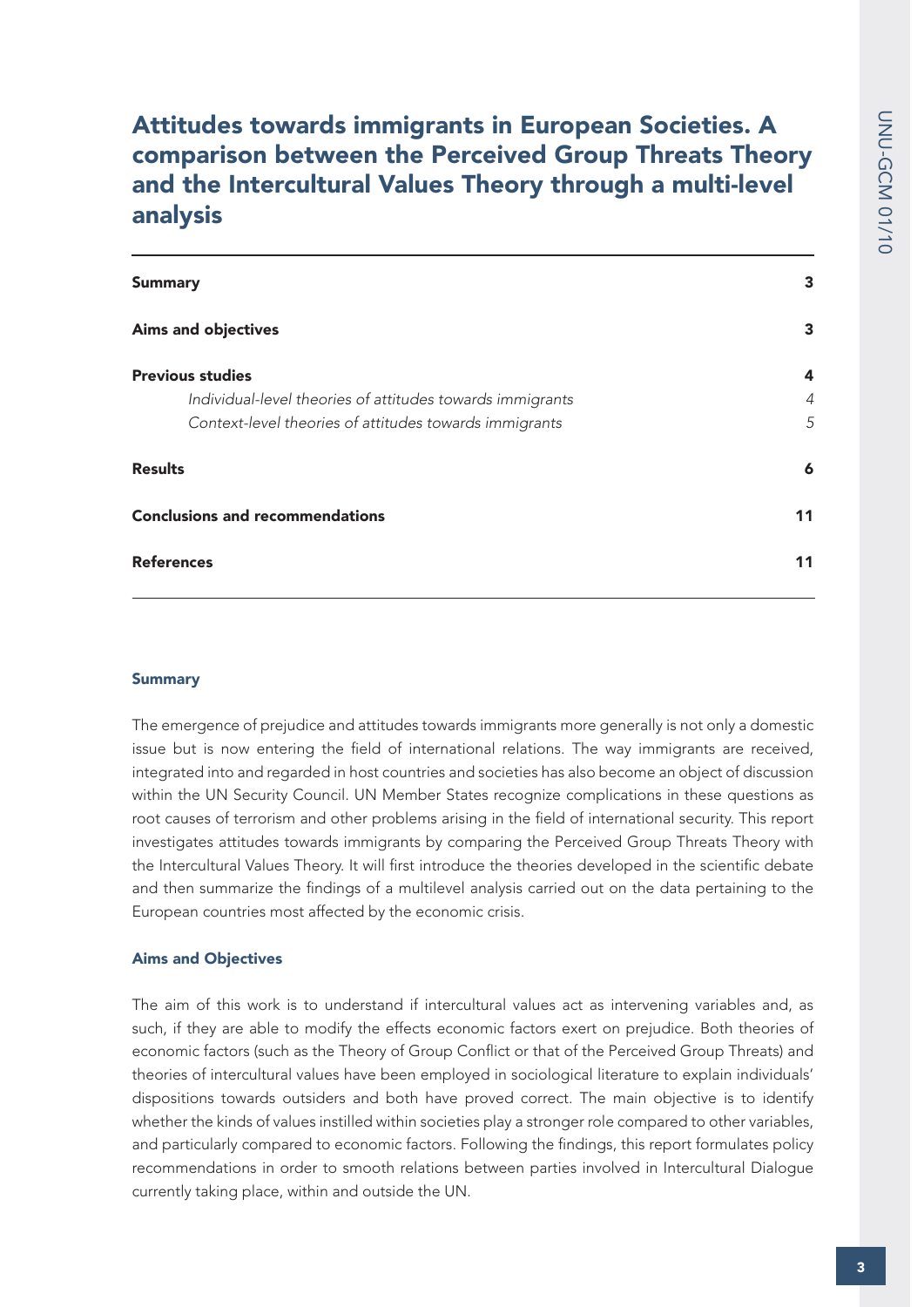#### Previous Studies

#### *Individual-level theories of attitudes towards immigrants*

The continuous rise in immigration which has been taking place in Europe since the end of the Second World War has meant the transformation of Western European countries into net immigrant recipients since the mid- 1970s. This explains the great interest scholars of sociology have in the phenomenon. Indeed, immigration raises several issues, from how to integrate immigrants, to responding to the emergence of racist/xenophobic incidents and prejudice and discriminatory attitudes towards out-groups. The latter are also objects of discussion within the UN Security Council, as they are recognized as root causes of terrorism and other problems arising in the field of international security (Bello 2013, report 1).

Until now research has primarily focused on individual characteristics that affect people's attitudes towards out-group populations. This has led to studies of demographic, socio-economic, political, socio-psychological and cultural factors.

Since the mid '90s, a number of authors have investigated group-level sources of prejudice, mainly following Quillian's application (1995) of Blumer's theory of prejudice as a sense of group position (1958). This theory, like the one of group conflict, also focuses on the role which economic variables play for prejudice, even though it combines them with identity factors. Both approaches have contributed to today's greater understanding of the issue.

Among the first theories of socio-psychological components of prejudice, Adorno et al.'s (1950) model of the "authoritarian personality" explains how certain personal attributes are linked to negative attitudes towards foreigners. According to this theoretical framework, older, right-wing males (all three attributes related to the authoritarian personality) are more likely to be more prejudiced against immigrants. This model has also allowed scholars to link individuals' alienation with prejudice (Bobo and Hutchings 1996; Quillian 1995). Instead, Allport's model (1954) focused on the irrational component of prejudice. He was the first to consider the role of both ignorance about members of out-groups and faulty generalizations in affecting attitudes towards immigrants. According to this perspective, education and social interactions have always been correlated to more positive attitudes towards immigrants. Thus, Allport's model<sup>1</sup> has inspired both the sociopsychological approach (Kats 1991) and the social networks approach (i.e. Baerveldt et al. 2004; Takács 2007) to the study of individual dispositions towards immigrants. Allport's model of prejudice also connects personal trauma, negative affective behaviours, life satisfaction, and socially learned feelings of dislike and aversion in general to negative attitudes towards immigrants.

The Self-interest Model, on the other hand, associates individuals' vulnerabilities with prejudice, by emphasizing the role of economic interests in determining hostility towards out-groups. According to this perspective, immigrants are seen as competitors both in the job market and for the receipt of welfare and social services. Therefore, low-skilled workers, people in lower income groups and people in low-status jobs are more likely to show negative attitudes towards immigrants (Bobo and Hutchings 1996; Quillian 1995; Semyonov, Raijman and Gorodzeisky 2006).

Bogardus' (1928) concept of social distance was also important in the development of these theories, as Bobo and Hutchings testify (1996).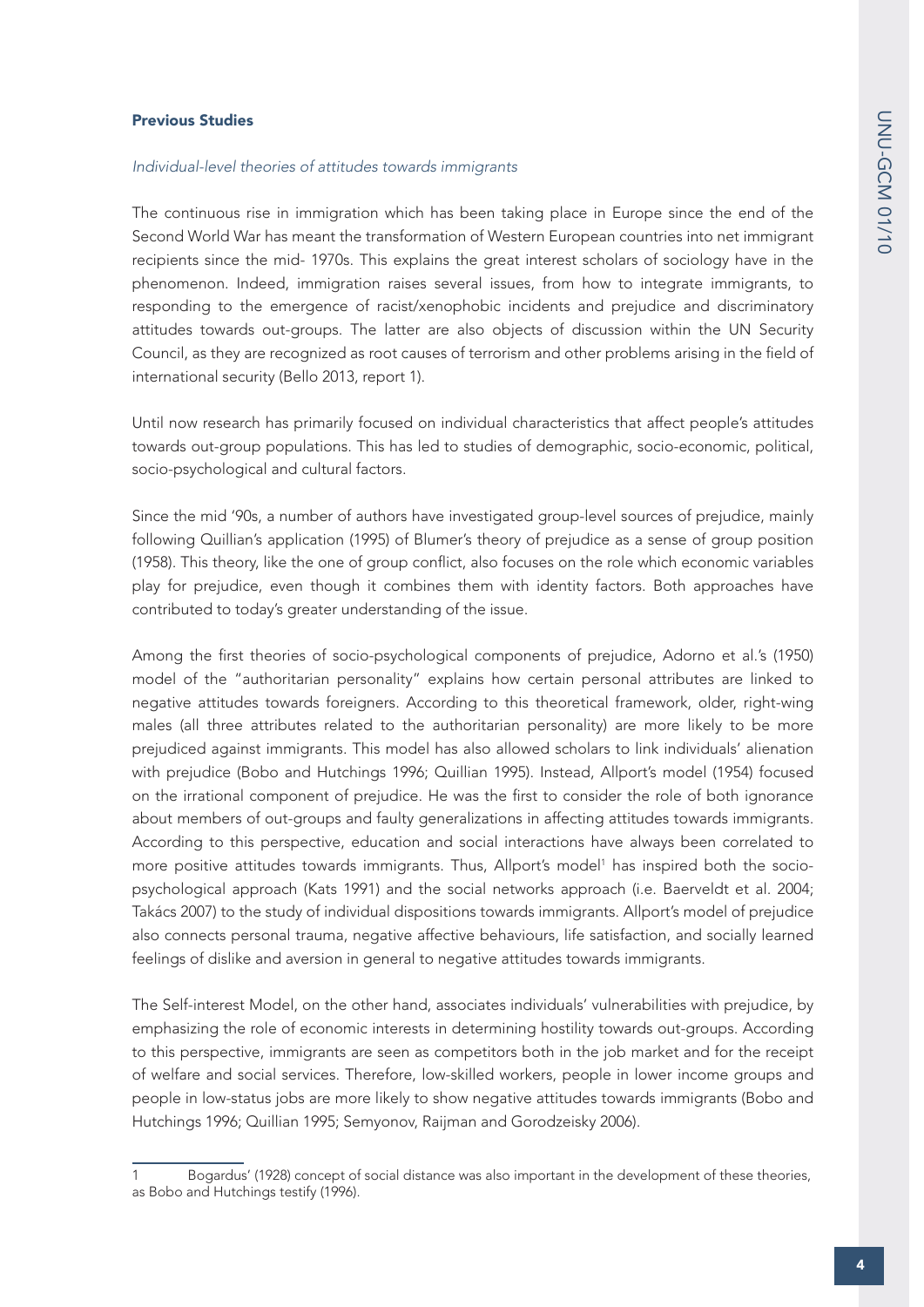Bobo and Hutchings test these three different perspectives (Blumer's Sense of Group Position; the Socio-psychological Approach and the Self-Interest Model) on data pertaining to the US, and extend Blumer's Theory of Group Position to a multiracial context. Their findings confirm that different determinants apply for different groups (Blacks, Latinos or Asians). For Blacks, social distance matters and income does not, but the opposite is true for the other two groups (Bobo and Hutchings 1996).

Lastly, some scholars focus on the role that values play in conditioning negative or positive attitudes towards immigrants (Davidov and Meulemann 2012; Dandy and Pe-Pua 2010; Ward and Masgoret 2008). In particular, Ward and Masgoret (2008) identify multicultural ideology and intercultural contacts as factors that contribute to a decreased perception of threat and which lead to positive attitudes towards immigrants and immigration policies. Similarly, Dandy and Pe-Pua (2010), investigating the role of multiculturalism and cultural diversity in dominant and nondominant groups in three Australians States find that dominant groups' collective identity is linked to immigration attitudes and that, in particular, multiculturalism and inter-cultural contacts help the development of positive feelings towards out-groups. Davidov *et al.* (2008, but see also Davidov and Meuleman 2012), focusing on the role of values in European countries, distinguish between self-transcendent and conservative individuals. Their results show that self-transcendent values – which include understanding, appreciation, tolerance and protectiveness towards people and nature (also identified as universalism) – are promoted by the arrival of immigrants (Davidov et al. 2008) and correlated with individuals' positive dispositions towards immigration policies in the European countries included in their analysis (Davidov and Meuleman 2012).

Despite the importance of this literature on individual determinants of attitudes towards immigrants, substantial questions, particularly across countries, remain unexplored (Quillian 1995, Davidov and Meuleman 2012; Semyonov et al. 2006). This gap has prompted scholars, since the mid-'90s, to investigate context level sources of prejudice, influencing prejudice simultaneously with individual level variables.

### *Context-level theories of attitudes towards immigrants*

Quillian, following the work of Blumer (1958), started a new trend in the middle of the '90s, which examines structural sources of prejudice towards out-groups, and in particular "prejudice as a response to perceived group-threat" (Quillian 1995). This branch of research applies multi-level (or hierarchical) regression methods to the social sciences. This specific statistical analysis enables scholars to investigate the mutual influence between individuals and society (Hox 2010). Several scholars have attempted to explain the effects of context variables on attitudes towards immigrants (Quillian 1995; Scheepers et al 2002; Coenders et al 2004; Semyonov et al 2006; Strabac and Listhaug 2008, Green 2009, Staerkle et al 2010, Davidov and Meleuman 2012). All these studies confirm that part of the variance in people's negative feelings about foreigners is at the context level. Other authors attempt to explain context variation through different cross-country comparative techniques (O'Rourke and Sinnot 2006; Green 2007, Bail 2008, Davidov et al. 2008).

Quillian (1995) combines Blumer's suggestions with Blalock's (1956) and Lieberson's (1980) theoretical ideas. His findings prove that prejudice is a response to perceived group threats. These are determined by the interaction of two factors: the size of immigrant communities and worsening economic conditions (Quillian 1995). Variations of Quillian's approach have been applied in a few studies, most of which confirm that the size of out-group populations combined with the economic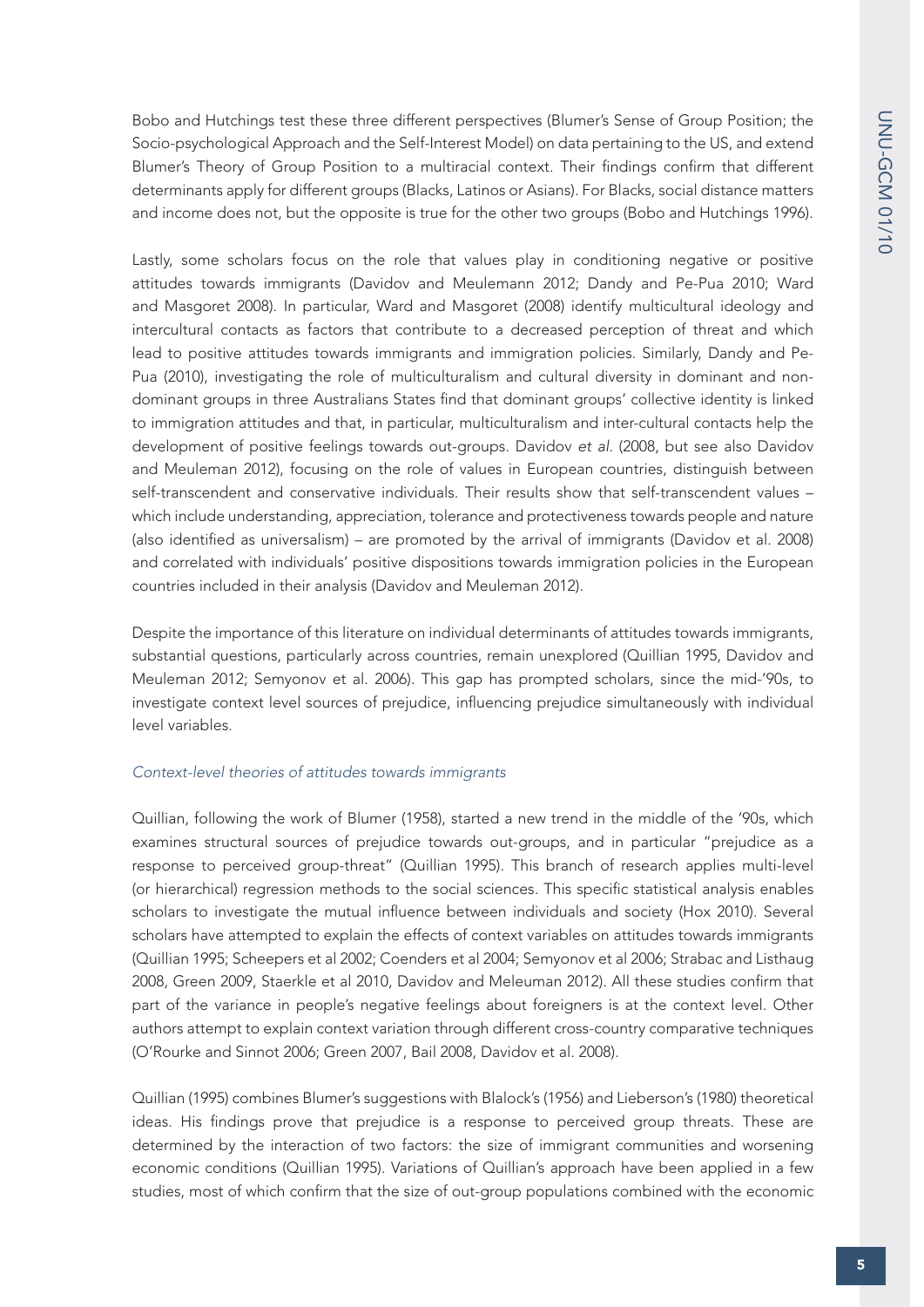condition of the country affects attitudes towards immigrants (Semyonov et al. 2006). O'Rourke and Sinnot (2006) confirmed Quillian's findings that the size of a country's GDP alone is not relevant, while its interactions with immigrant percentages is significant, thus confirming the role played by the sense of group position. This is also reflected by results showing that GDP per capita alone has little (Davidov and Meuleman 2012) or no impact (Davidov et al 2008; Strabach and Listhaug 2008). Another interesting finding is that, while the self-interest theory proves correct for most vulnerabilities in the labour force within a country (low-skills, low status, low income), the expectations on people not in the labour force are not confirmed. That is, the unemployed are not more prejudiced against immigrants than are the employed (O'Rourke and Sinnot 2006).

Blumer's Theory of the Sense of Group Position has therefore so far proved to be one of the most appropriate at explaining some of the group-level sources of prejudice, particularly in the light of Quillian's interpretation (1995).

### Results

This report examines a context in which economic factors had already proven influential on attitudes towards immigrants in society. However, it challenges the suggestion that only economic factors are relevant. Indeed, it demonstrates that even in the context of economic crisis, existing intercultural values in society have a stronger effect than economic ones on attitudes towards immigrants. This hypothesis is based on the fact that an analysis of intercultural dialogue in the context of economic crisis would lead to results that were robust. Therefore, the European countries most touched by the economic crisis<sup>2</sup> were included in a sample and it was checked through a statistic analysis (an ANOVA test of the means<sup>3</sup> of attitudes towards immigrants) if the economic crisis was indeed relevant in changing individuals' attitudes towards immigrants. The data were taken from the European Social Survey (ESS)<sup>4</sup> database (round 1 to 5). The analysis tested whether the time period 2002-2006 (time period 1 in Tables 1 and 2) was statistically significantly different from the time period 2008-2010 (time period 2 in Tables 1 and 2).

<sup>2</sup> As they result from OECD and IFM statiscs, they are Ireland, Portugal, Greece, Italy and Spain. Italy is not included from the ESS rounds 3 and following. For this reason, this country was not included in the analysis.

<sup>3</sup> Avarage.

<sup>4</sup> For details on this Surrey, please see <http://www.europeansocialsurvey.org/> (lastly retrieved on 05 July, 2013).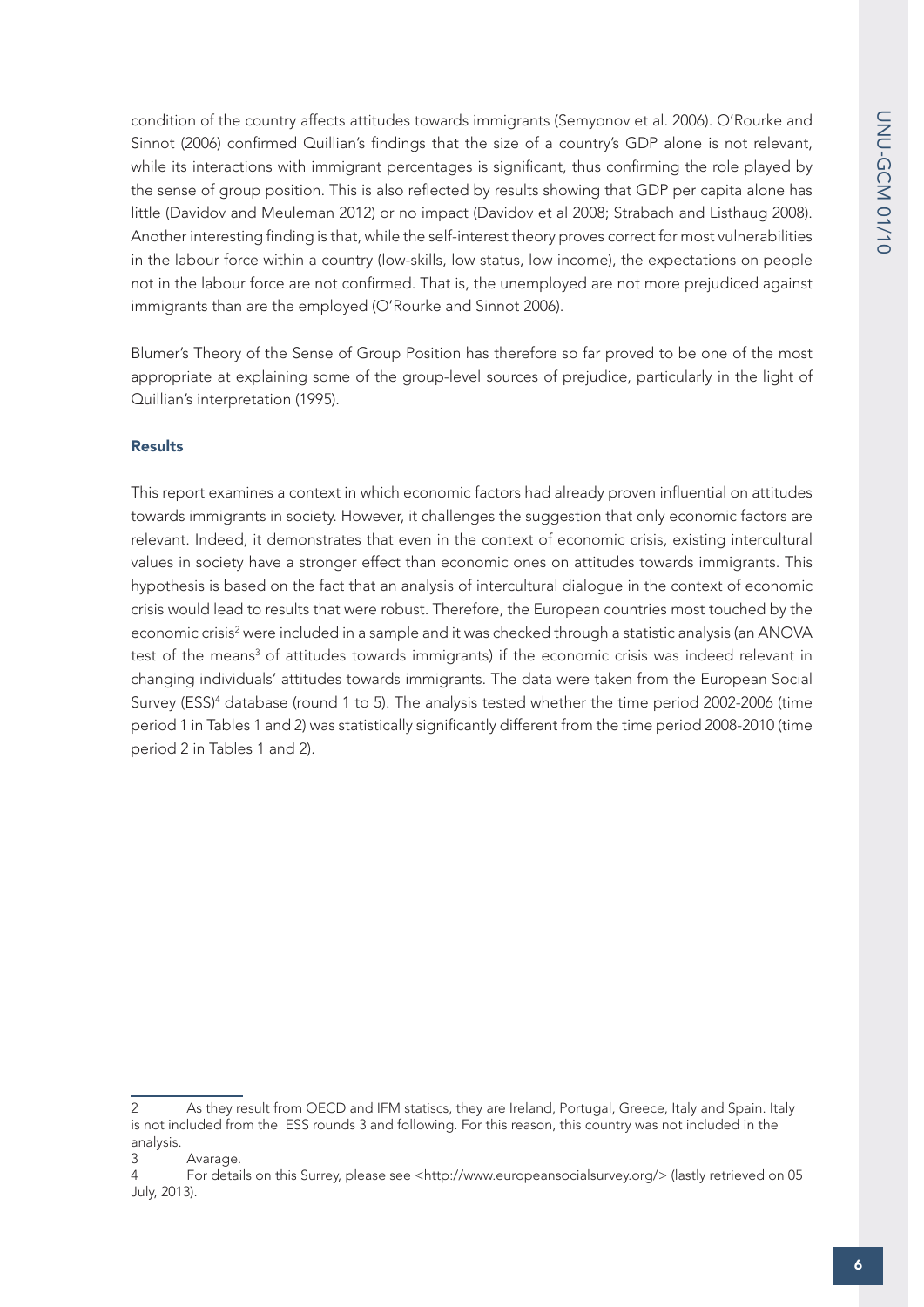| Time<br>period  | $\mathsf{N}$ | Mean            | St.dev | Std Error                 | 95% Confidence<br>Interval for Mean |                | Min.           | Max.                  |
|-----------------|--------------|-----------------|--------|---------------------------|-------------------------------------|----------------|----------------|-----------------------|
|                 |              |                 |        |                           | Lower<br>bound                      | Upper<br>bound |                |                       |
| 1,00            | 20981        | 4,52            | 2,350  | ,016                      | 4,49                                | 4,56           | 0              | 10                    |
| 2,00            | 17482        | 4,33            | 2,374  | ,018                      | 4,30                                | 4,37           | 0              | 10                    |
| Total           | 38463        | 4,44            | 2,363  | ,012                      | 4,41                                | 4,46           | $\overline{0}$ | 10                    |
| Levene<br>Stat. | df1          | df <sub>2</sub> | Sig.   | <b>ANOVA</b>              | Sum of<br>squares                   | df             | Mean<br>square | F                     |
| 10,016          |              | 38461           | ,002   | <b>Between</b><br>-groups | 359,331                             | 1              | 359,331        | 64,461<br>(Sig. .000) |
|                 |              |                 |        | Within-<br>groups         | 214397,948                          | 38461          | 5,574          |                       |
|                 |              |                 |        | Total                     | 214757,279                          | 38462          |                |                       |

Table 1: Findings of the ANOVA test on the means of individual attitudes towards immigrants in the countries mostly affected by the economic crisis.

# Table 2: Findings of the ANOVA test on the means of individual attitudes towards immigrants in the 25 countries included in the ESS database.

| Time<br>period  | $\mathsf{N}$ | Mean            | St.dev | <b>Std Error</b>          |                   | 95% Confidence<br>Interval for Mean | Min.           | Max.                   |
|-----------------|--------------|-----------------|--------|---------------------------|-------------------|-------------------------------------|----------------|------------------------|
|                 |              |                 |        |                           | Lower<br>bound    | Upper<br>bound                      |                |                        |
| 1,00            | 126220       | 4,73            | 2,291  | ,006                      | 4,71              | 4,74                                | $\Omega$       | 10                     |
| 2,00            | 97629        | 4,74            | 2,344  | ,008                      | 4,73              | 4,76                                | $\overline{0}$ | 10                     |
| Total           | 223849       | 4,73            | 2,315  | ,005                      | 4,72              | 4,74                                | $\Omega$       | 10                     |
| Levene<br>Stat. | df1          | df <sub>2</sub> | Sig.   |                           | Sum of<br>squares | df                                  | Mean<br>square | F                      |
| 110,346         |              | 223847          | ,000   | <b>Between</b><br>-groups | 13,036            | 1                                   | 13,036         | 2433<br>(Sig.<br>.119) |
|                 |              |                 |        | Within-<br>groups         | 1,199,315<br>,698 | 223847                              | 5,358          |                        |
|                 |              |                 |        | Total                     | 1,199,328<br>,734 | 223848                              |                |                        |

Dependent Variable: Immigrants make country a worse (0) or a better (10) place.. Factor: 1= years 2002-2006; 2= 2008-2010. ESS Database(round 1-5).

As in Table 1 the ANOVA test shows, the economic crisis indeed played a role in increasing prejudice in these countries. The F value of between-groups sum of squares of the means is significant. Instead, in the total sample made of the 25 European countries included in the ESS database (see Table 2), the between-groups difference is not significant. Therefore, the economic crisis indeed increased prejudice in the most affected countries but there is no evidence of this for all 25 European countries.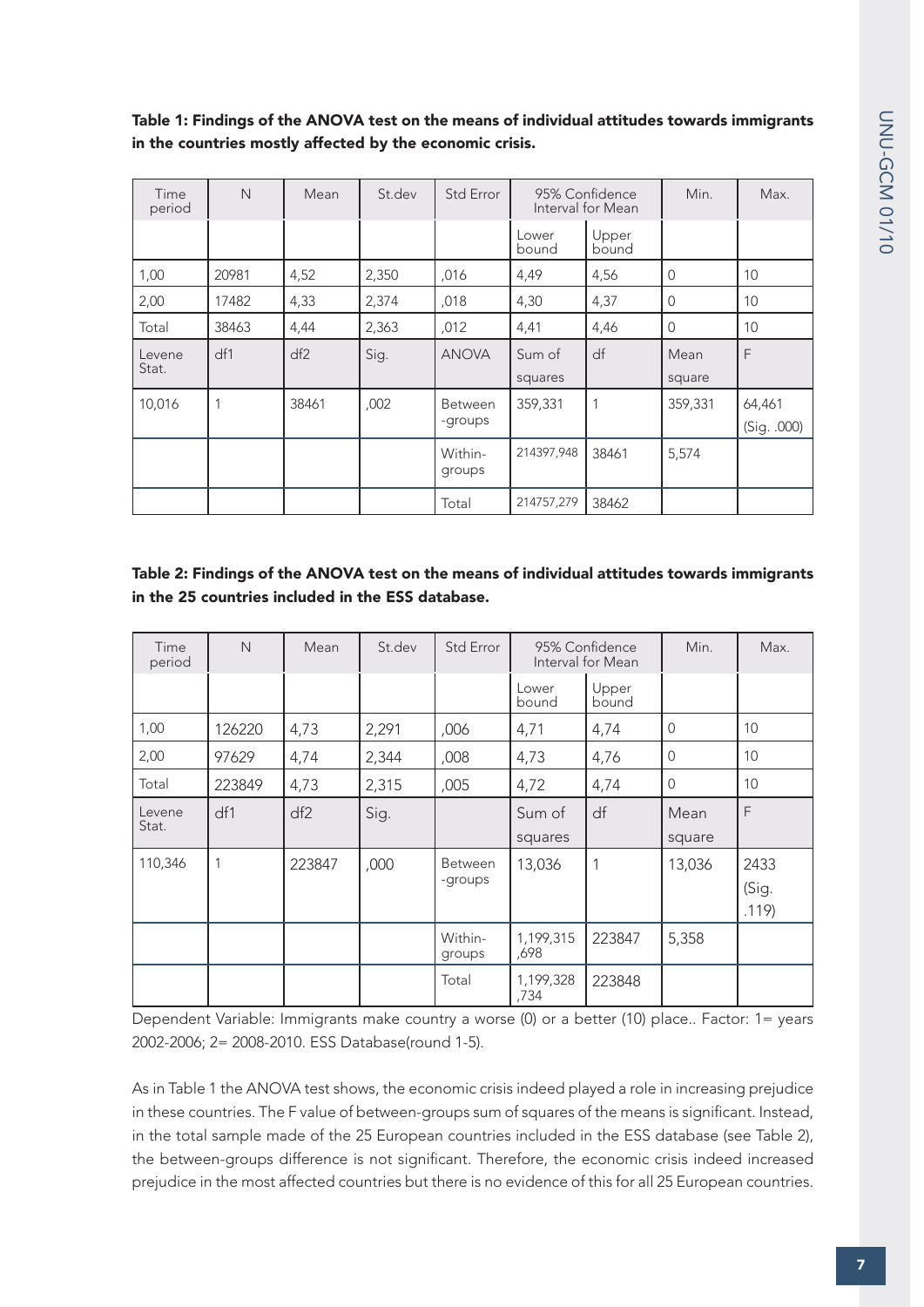Consequently, as these results allow to go in this direction, the analysis employed a multilevel analysis on this group of countries to understand the magnitude of the role played by the different determinants identified in the literature as sources of prejudice.

|                                          | Modelo<br>Nulo | Modelo 1               | Mod. 2a               | Mod. 2b               | Mod. 2c                  | Modelo 3              |
|------------------------------------------|----------------|------------------------|-----------------------|-----------------------|--------------------------|-----------------------|
| Parameter                                | Coef.          | Coef.                  | Coef.                 | Coef.                 | Coef.                    | Coef.                 |
| Intercept                                | $4,549***$     | $-0.31798$<br>(No Sig) | $-2,0299$<br>(No Sig) | ,185944<br>(No Sig)   | $-1,860830$<br>(No Sig)  | 4,1104                |
| [gndr=1 man; $2$<br>female]              |                | ,227867                | ,227140               | ,228835               | ,228454                  | 0,2289                |
| [trauma=1 si; 2<br>nol                   |                | $-062538$<br>(No Sig)  | $-06241$<br>(No sig)  | $-.07883*$            | $-079424*$               | $-0,0798*$            |
| Age (year born)                          |                | ,001688<br>(No Sig)    | ,001699<br>(No Sig)   | ,001345<br>(No sig)   | ,001380<br>(No sig)      | 0,0014<br>(No sig)    |
| education                                |                | ,040283                | ,039714               | ,037361               | ,036927                  | 0,0370                |
| domicile                                 |                | $-061218$              | $-061993$             | $-065637$             | $-066449$                | $-0,0666$             |
| Life satisfaction                        |                | ,051742                | ,051354               | ,044184               | ,043737                  | 0,0441                |
| Income                                   |                | $-116601$              | $-116400$             | $-128376$             | $-127372$                | $-0,1273$             |
| Job (0 no skilled;<br>4 elite]           |                | ,045199                | ,045437               | ,055214               | ,055491                  | 0,0554                |
| Left-right scale                         |                | $-057239$              | $-057375$             | $-0.060162$           | $-060131$                | $-0,0600$             |
| Religiosity                              |                | $-.014001*$            | $-0.01422*$           | $-011386$<br>(No sig) | $-011220$<br>(No sig)    | $-0,0109$<br>(No sig) |
| Authoritarian<br>personality             |                | $-.065113***$          | $-065230$             | $-073765$             | $-073816$                | $-0,0737$             |
| Social contacts                          |                | $-.021150*$            | $-.01967*$            | $-.02514*$            | $-0.024211*$             | $-0,0248*$            |
| Social activities                        |                | ,063981***             | ,0633***              | ,0654***              | ,06517***                | 0,0654***             |
| Self-<br>trascendence                    |                | ,337131                | ,336887               | ,378907               | ,378603                  | 0,3786                |
| Conservativism                           |                | $-233781$              | $-234265$             | $-246474$             | $-247451$                | $-0,2469$             |
| Alienation                               |                | ,222641                | ,222440               | ,226394               | ,226028                  | 0,2258                |
| GDP per capita                           |                |                        | ,068241<br>(No sig)   |                       | ,032051<br>(No sig)      | 0,0001                |
| GDP annual<br>growth                     |                |                        | $5,7E+00**$           |                       | $9,32E+00**$             |                       |
| Short-term<br>immigrant<br>percentages   |                |                        |                       | 2,212838<br>(No sig)  | $-10,506275$<br>(No sig) | $-14,588**$           |
| Long-term<br>foreign resident<br>numbers |                |                        |                       | 2,81E+00<br>(No sig)  | ,000161*                 | ,00024***             |
| GDP per cap *<br>imm. percentage         |                |                        |                       |                       |                          | ,001242*              |

| Table 3: Multilevel analysis for the dependent variable "Immigrants make [country] a worse |  |
|--------------------------------------------------------------------------------------------|--|
| (0) or a better (10) place to live".                                                       |  |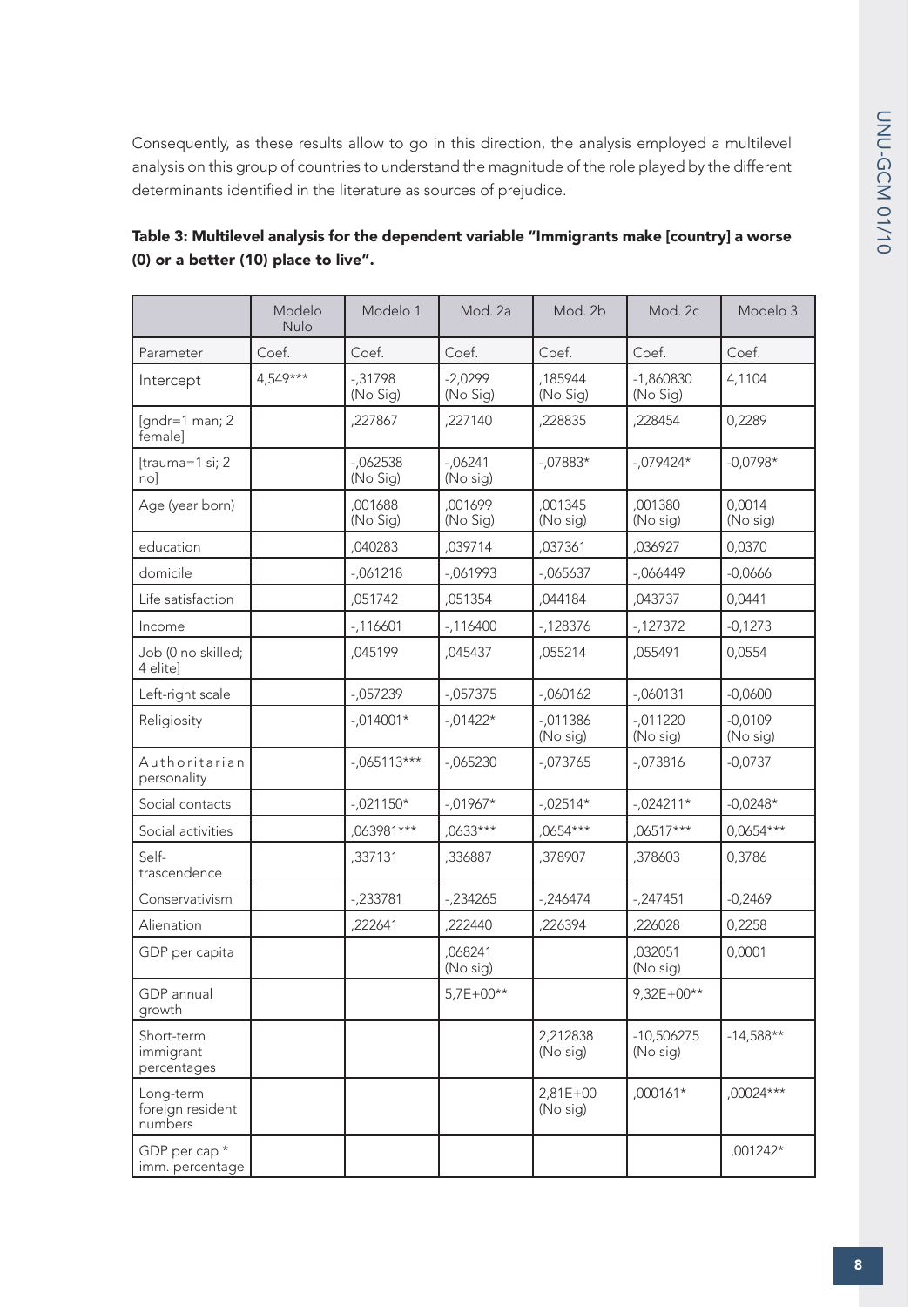| Covariance                         |            |               |              |             |           |            |
|------------------------------------|------------|---------------|--------------|-------------|-----------|------------|
| Residuals                          | 4,669589   | 4,191767      | 4,191763     | 4,176588    | 4,176583  | 4,17658    |
| Intercept<br>(context=<br>country) | 0,840766** | 0,368612**    | $0,192844**$ | 0,425493**  | 0,168979* | $0,10829*$ |
| Total                              | 5,510355   | 4,560379      | 4,384607     | 4,602081    | 4,345562  | 4,28487    |
| Intra-class<br>correlation         | 0,152579   | 0,080829      | 0,043982     | 0,092457    | 0,038885  | 0,025272   |
| Explained<br>Variance              |            |               |              |             |           |            |
| Individual level<br>(residuals)    |            | 0,102326      | 0,102327     | 0,105577    | 0,105578  | 0,10558    |
| Context level<br>(intercept)       |            | $0,561576***$ | 0,770633**   | 0,493922    | 0,799018  | 0,8712     |
| Difference with<br>empty model     |            |               | 0,209057     | $-0.067654$ | 0,237442  | 0,30963    |

Dependent variable: Immigrants make Country a worse (o) or better (10) place to live. ESS (round 1-5).

All the values are fully significant (sig. .000) with the exception of \* sig. .05; \*\* Sig. .01; \*\*\* Sig. .005

The empty model provides us with the estimates of covariance parameters from which the intra-class correlation ( $\rho$ ) is calculated, revealing the proportion of variance explained at the highest level. As Table 3 shows, the intra-class correlation confirms that a high proportion of the variance is at the country level, with  $\rho$  >.10, which is considered to be the minimum level of variance at context level needed to make sense of a multilevel analysis. In particular, for the first dependent variable  $\rho$  =.15. As this means that there is a high proportion of variance at context level, a multilevel regression analysis is a suitable statistical tool; it is able to clarify how the country level affects attitudes towards immigrants. I start by employing a model with random intercept and individual variables only as fixed effects (model 1). The findings confirm my expectations about individual level variables. The introduction of individual level variables explained 10% of the variance at the individual level and 56% at the context level (Model 1 in Table 3). In other words, the different composition of countries in terms of individuals explains a substantial part of country level variation.

The inclusion of context variables in model 2, other 21% of variance is explained at context level. By including only percentages of immigrants in the model, the model shows a worse fit of goodness. Instead, when the model adds to immigrants' numbers, also economic variable among context factors, 80% of the variance is explained at context level. For this reason, Qullian's theory of perceived group position is the correct one to explain context level determinants of prejudice.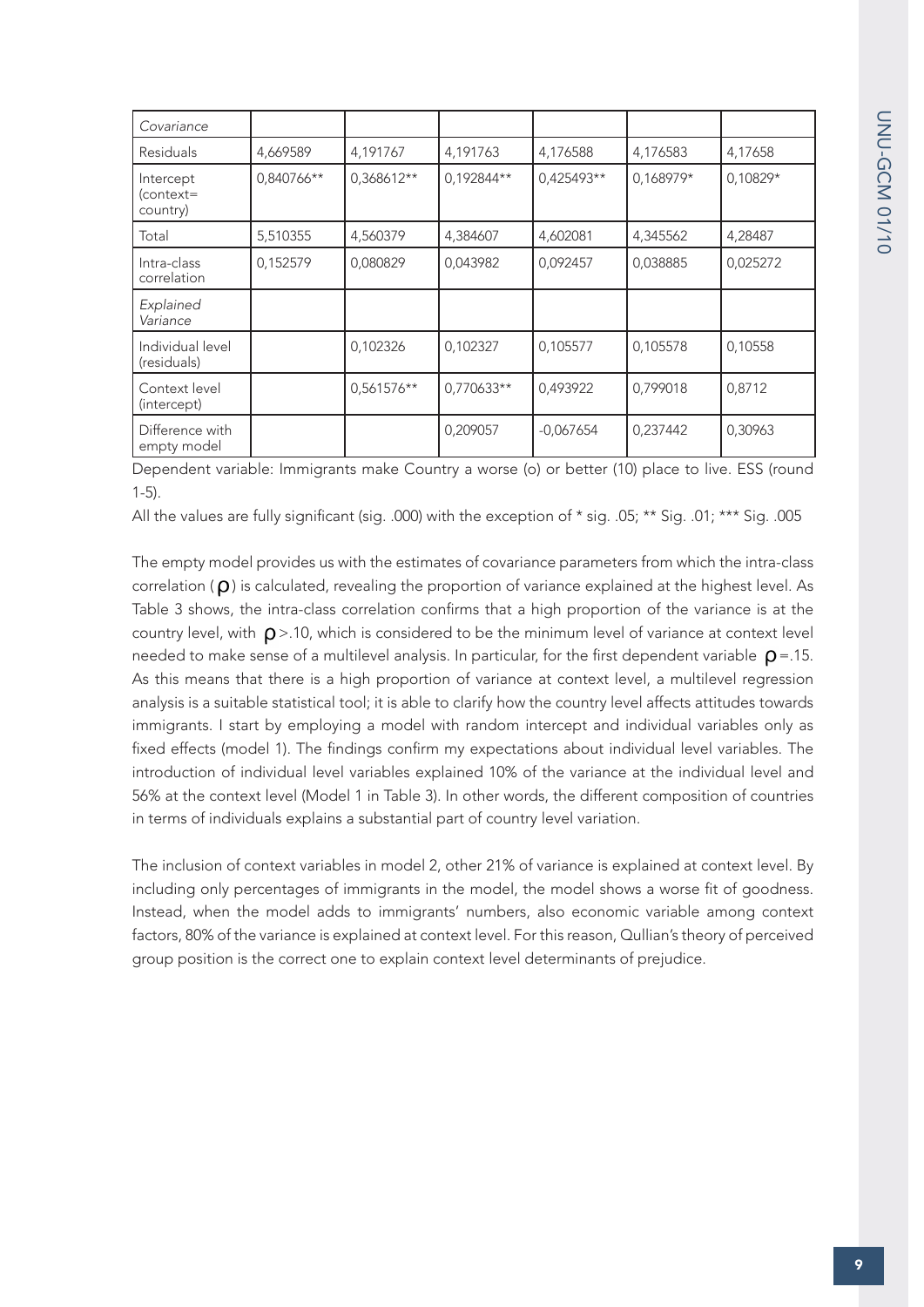| Parameter                            | Coefficient | Scale points   | Change in the depen-<br>dent variable scale |
|--------------------------------------|-------------|----------------|---------------------------------------------|
| [Gender=1 man; 2<br>female]          | ,228870     | $\overline{2}$ | 0,46                                        |
| [Trauma=1 yes; 2 no]                 | $-079842$   | $\overline{2}$ | $-0,16$                                     |
| Education                            | ,037045     | 30             | 1,11                                        |
| Domicile                             | $-066614$   | 5              | $-0,33$                                     |
| Life satisfaction                    | ,044054     | 11             | 0,48                                        |
| Income                               | $-127321$   | 4              | $-0,51$                                     |
| Job (0 no skilled; 4<br>elite]       | ,055433     | 5              | 0,28                                        |
| Left-right Scale                     | $-060030$   | 11             | $-0,66$                                     |
| Authoritarian<br>personality         | $-073677$   | 7              | $-0,52$                                     |
| Social contacts                      | $-024803$   | $\overline{7}$ | $-0,17$                                     |
| Social activities                    | ,065353     | $\overline{7}$ | 0,45                                        |
| Self-transcendence                   | ,378560     | 6              | 2,27                                        |
| Conservatism                         | $-246923$   | 6              | $-1,48$                                     |
| Alienation                           | ,225810     | 10             | 2,26                                        |
| GDP pro capita                       | ,000110     | 18539          | 2,04                                        |
| Long term foreign<br>residents       | ,000238     | 5511,37        | 1,31                                        |
| Short-term immigrants<br>percentages | $-14,5881$  | 0,11           | $-1,46$                                     |

## Table 4: Impact of significant independent variables on the dependent variable (a)

(a) Immigrants make Country a worse (o) or better (10) place to live.

As Table 4 shows, at context level, between the worst performing country and the best performing country, when GDP per capita is taken into account, there is a 2.04-point difference in the scale of the dependent variable. Other important variables at context level are the numbers of immigrants, both in terms of long-term foreigner resident and short-term ones. But while the higher the number of long-term immigrants, the better individuals' attitudes towards them, in contrast, the higher the number of short-term outsiders, the worse individuals' attitudes towards all migrants.

Importantly, at the individual level, the most powerful determinants are those represented by the intercultural values (called "self-transcendence", following Davidov et al 2008). Other important factors are: alienation – among the socio-psychological determinants – conservatism and education. These variables are the most powerful determinants of attitudes towards immigrants, after controlling for all other factors included in the model. This means that, when the effects of all other variables comprised by the model (age, gender, political orientations, role of trauma, domicile, education, life satisfaction, income, job, authoritarian personality, social contacts, social activities, intercultural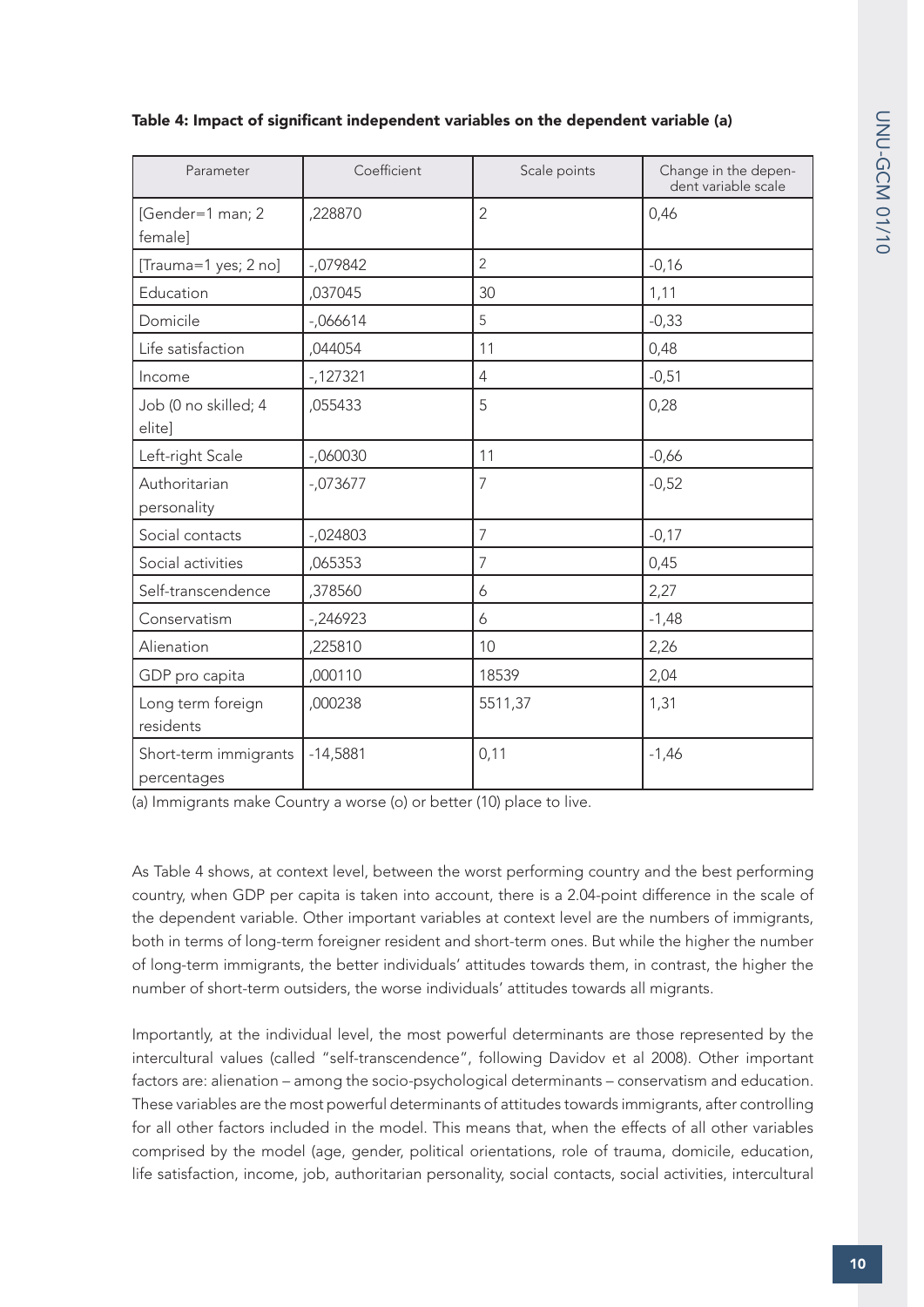values, conservatism, and alienation at individual level, plus GDP and number of immigrants at context level) are already taken into account -controlled<sup>5</sup>-, the most important factors influencing prejudice are: intercultural values, alienation, countries' GDP per capita, long-term foreign residents, conservatism and education. However, education does not have a particularly strong effect, if we consider the scale of the variable. In my model, 25 years of education lead to an increase of 1.11 points on the 10-point scale of the dependent variable. All the other individual level variables move less than one point on the dependent variable scale between the worst and the best performers. The self-interest theories in particular have quite a weak impact on attitudes towards immigrants compared to other variables at individual level.

#### Conclusions and Recommendations

The findings confirm that the perceived group threats strongly affect individuals' attitudes towards immigrants. The self-interest theory instead plays a weak role in determining attitudes towards immigrants at individual level. Cultural aspects play a much greater role, as the findings confirm. Education shows a moderate effect. As the strongest effects of cultural values are produced by self-transcendence and conservatism, it is clear that not education per se, but rather the kind of education provided to individuals, has a crucial impact on people's attitudes towards immigrants. Particularly, self-transcendent values (Davidov et al 2008) seem to be the strongest determinants of positive attitudes towards immigrants. This concept can be related with the concept of intercultural dialogue.

Taking into account the most powerful variable in influencing attitudes towards immigrants, it is strongly recommended that:

- States push forward education policies embracing intercultural values;
- Local governments help implement measures preventing alienation locally;
- Governments create opportunities for allowing migrants to settle in the country for longer time frames.

### References

- Adorno, T, E Frenkel-Brunswick, DJ Levinson, and RN Sanford. *The Authoritarian Personality*. New York: Norton, 1950.
- Allport, GW. *The Nature of Prejudice*. Garden City, NY: Doubleday, 1954.
- Baerveldt, C, MAJ Van Duijn, L Vermeij, and DA Van Hemert. "Ethnic Boundaries and Personal Choice. Assessing the influence of individual inclinations to choose intra-ethnic relationships on pupils' networks". In *Social Networks* 26 (2004):55-74.
- Bail, CA. "The Configuration of Symbolic Boundaries against Immigrants in Europe". *American Sociological Review* 73 (2008):37-59.
- Bello, Valeria. *'Intercultural Dialogue' as it developed in the Security Council of the United Nations (2000-2012)*. Policy Report No. 01/03. Barcelona: United Nations University Institute on Globalization, Culture and Mobility (UNU-GCM), 2013.
- Bobo, L and VL Hutchings. "Perceptions of Racial Group Competition: Extending Blumer's Theory of

<sup>5</sup> Statistically, the analyses does this by centering them around the mean and simultaneously applying its coefficient in the regression.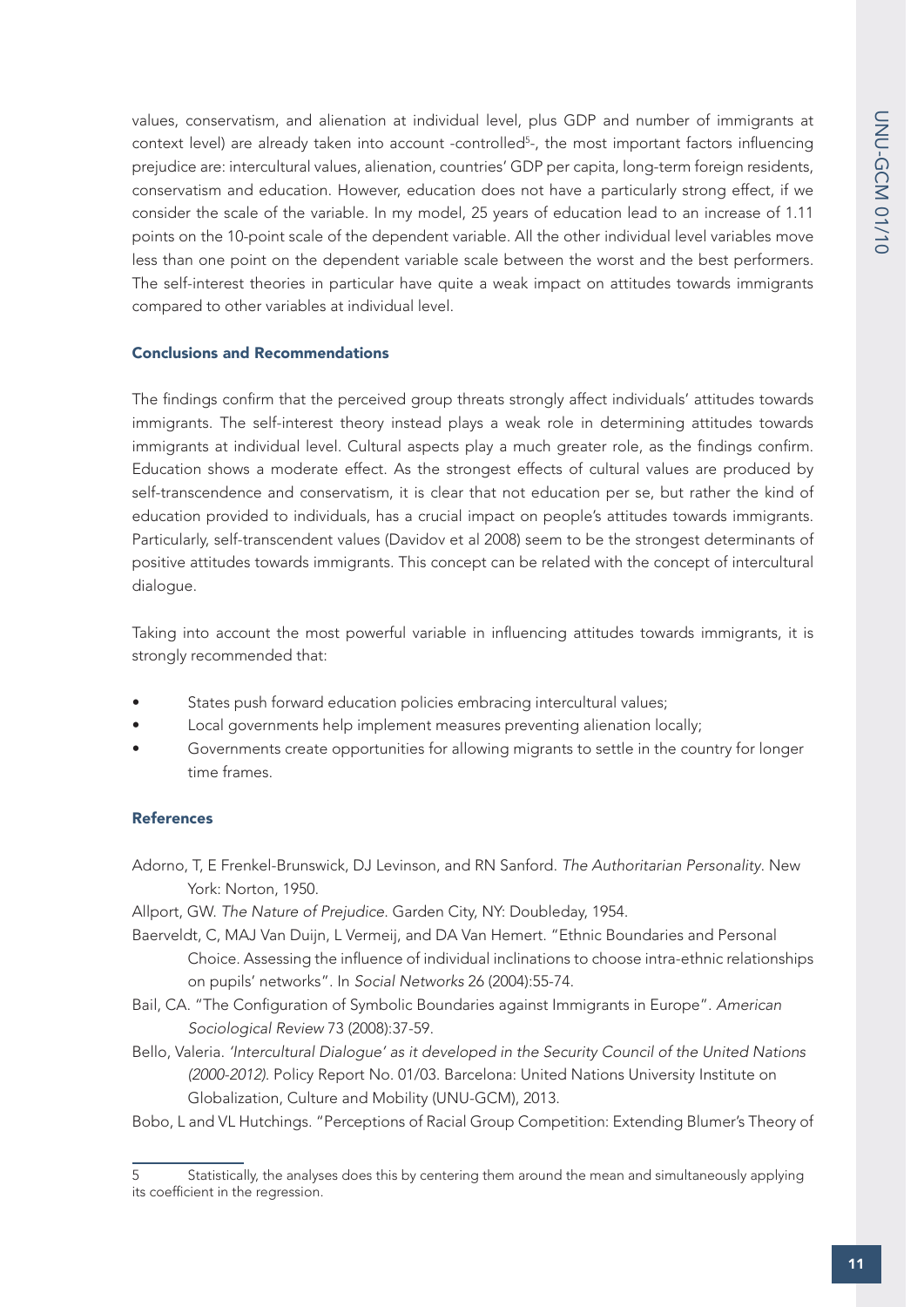Group Position to a Multiracial Social Context". In *American Sociological Review* 61 (1996):951-972.

- Coenders, M, M Gijsberts, and P Scheepers. "Resistance to the Presence of Immigrant and Refugees in 22 Countries". In *Nationalism and Exclusion of Migrants: Cross-National Comparisons*, edited by M. Gijsberts, L. Hagendoorn, and P. Scheepers, 97-120. Aldershot: Ashgate, 2004.
- Dandy, J and R Pe-Pua. "Attitudes to Multiculturalism, Immigration and Cultural Diversity: Comparison of Dominant and Non-Dominant Groups in Three Australian States". In *International Journal of Intercultural Relations* 34 (2010):34- 46.
- Davidov, E, B Meuleman, J Billiet, and JP Schmidt. "Values and Support for Immigration: A Cross-Country Comparison". In *European Sociological Review* 24 (2008):583-599.
- Davidov, E. and B Meuleman. "Explaining Attitudes Towards Immigration Policies in European Countries: The Role of Human Values". In *Journal of Ethnic and Migration Studies* 38 (2012):757-775.
- Green, EGT. "Who Can Enter? A Multi-level Analysis on Public Support for Immigration Criteria across 20 European Countries". In *Group Processes & Intergroup Relations* 12 (2009):41-60.
- Hox, J. *Multilevel Analysis. Techniques and Applications*. New York: Routledge, 2010.
- Kats, I. "Gordon Allport's The Nature of Prejudice". In Political Psychology 12 (1991):25-57.
- Kunovich, R.M. "The Sources and Consequences of National Identification". In *American Sociological Review* 74 (2009):573-593.
- O'Rourke, Kevin H and Richard Sinnott. "The Determinants of individual attitudes towards Immigration". In *European Journal of Political Econom*y 22 (2006):838-861.
- Quillian L. "Prejudice as Response to Perceived Group Threat: Population Composition and Anti-Immigrant and Racial Prejudice in Europe". In *American Sociological Review* 60 (1995):586- 611.
- Semyonov, M, R Raijman, and A Gorodzeisky. "Anti-foreigner Sentiment in European Societies, 1988- 2000". In *American Sociological Review* 71 (2006):426-448.
- Staerklé C, G Sidanius, EGT Green, and LE Molina. "Ethnic Minority-Majority Asymmetry in National Attitudes around the World: A Multilevel Analysis". In *Political Psychology* 31 (2010):491-519.
- Strabac, Z and O Listhaug. "Anti-Muslim Prejudice in Europe: A Multi-level Analysis of Survey Data from 30 Countries". In *Social Science Research* 37 (2008):268-286.
- Takács, Károly. "Effects of Network Segregation in Intergroup Conflict: An Experimental Analysis". In *Connections* 27 (2007):59-76.
- Ward, C and AM Masgoret. "Attitudes toward Immigrants, Immigration, and Multiculturalism in New Zealand: A Social Psychological Analysis". In *International Migration Review* 42 (2008):227- 248.